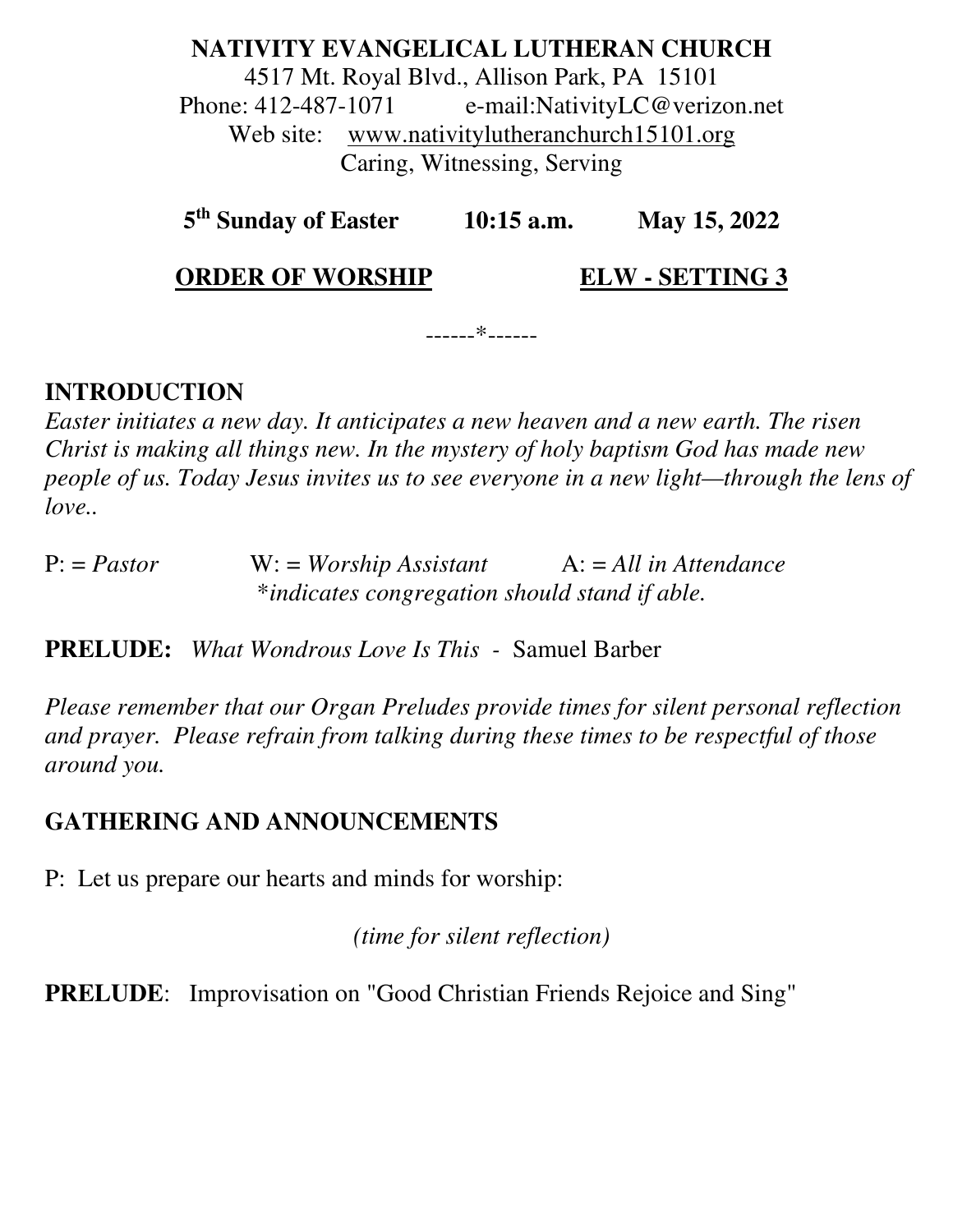# **\*ORDER FOR CONFESSION AND FORGIVENESS**

P: In the name of the Father, and of the  $\pm$  Son, and of the Holy Spirit. **A: Amen** 

P: Almighty God, to whom all hearts are open, all desires known, and from whom no secrets are hid: cleanse the thoughts of our hearts by the inspiration of your Holy Spirit, that we may perfectly love you and worthily magnify your holy name, through Jesus Christ our Lord.

# **A: Amen.**

P: Let us confess our sins to the one who welcomes us with an open heart. *Silence is kept for reflection* 

# P: Most Merciful God,

**A: we confess that we are captive to sin and cannot free ourselves. We have sinned against you in thought, word, and deed, by what we have done and by what we have left undone. We have not loved you with our whole heart; we have not loved our neighbors as ourselves. For the sake of your Son, Jesus Christ, have mercy on us. Forgive us, renew us, and lead us, so that we may delight in your will and walk in your ways, to the glory of your holy name. Amen.** 

P: In the mercy of almighty God, Jesus Christ was given to die for us, and for his sake God forgives us all our sins. As a called and ordained minister of the church of Christ, and by his authority, I therefore declare to you the entire forgiveness of all your sins, in the name of the Father, and of the  $\pm$  Son, and of the Holy Spirit.

# **A: Amen.**

*(During the procession and recession please turn to face the Processional Cross and follow its movements to and from the Altar).*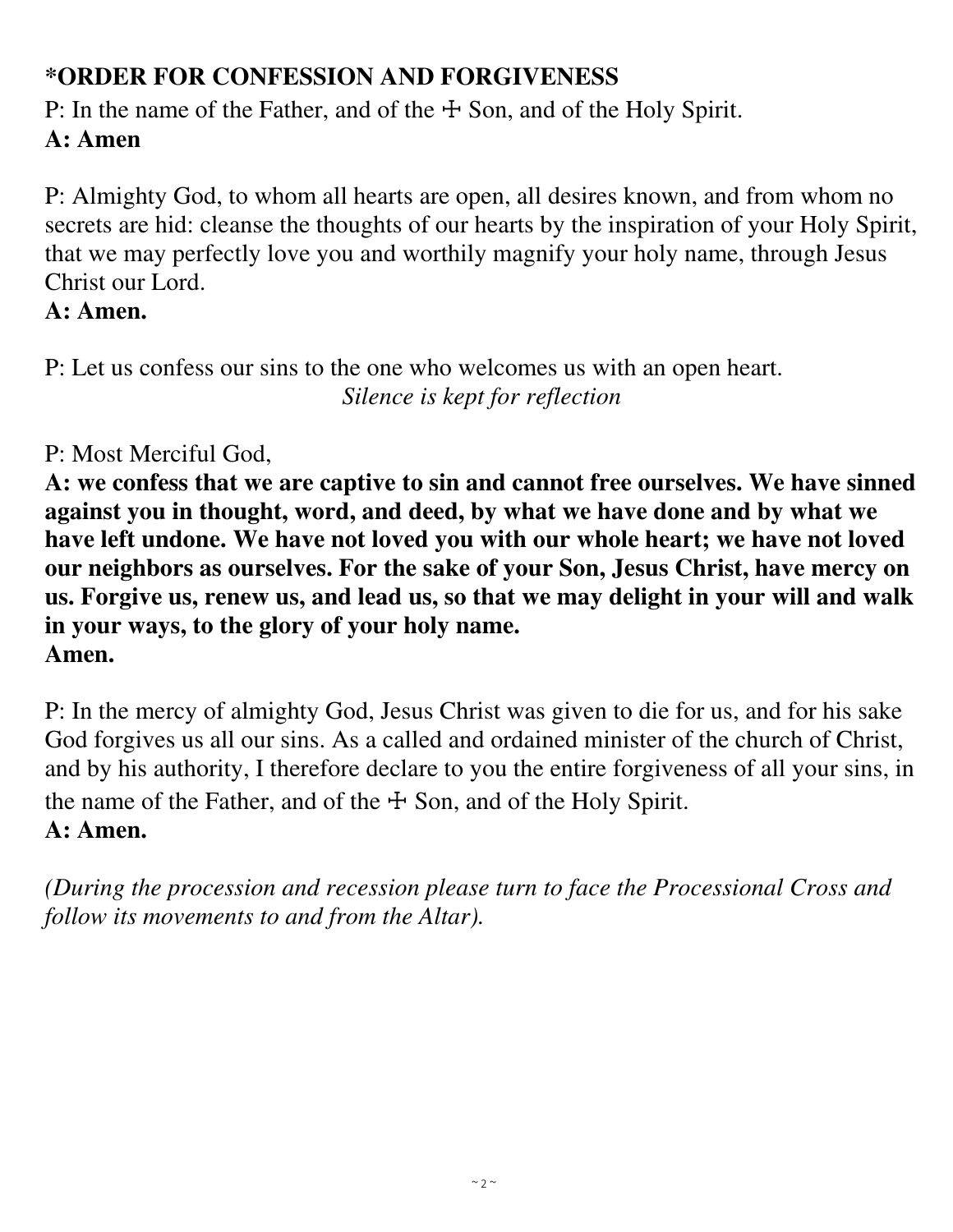#### **\* GATHERING HYMN** ELW #385

"Good Christian Friends, Rejoice and Sing!" *Gelobt Sei Gott*

- 1 Good Christian friends, rejoice and sing! Now is the triumph of our king! To all the world glad news we bring: Alleluia, alleluia, alleluia!
- 2 The Lord of life is ris'n this day; death's mighty stone is rolled away; let all the world rejoice and say: Alleluia, alleluia, alleluia!
- 3 Praise we in songs of victory that love, that life, which cannot die, and sing with hearts uplifted high: Alleluia, alleluia, alleluia!
- 4 Your name we bless, O risen Lord, and sing today with one accord, the life laid down, the life restored: Alleluia, alleluia, alleluia!

Text: Cyril A. Alington, 1872-1955, alt.

Text © 1952, ren. 1986 Hymns Ancient & Modern, admin. Hope Publishing Company, Carol Stream, IL 60188. All rights reserved. Used by permission.

#### **\*GREETING**

P: The grace of our Lord Jesus Christ, the love of God, and the communion of the Holy Spirit be with you all.

**A: And also, with you.** 

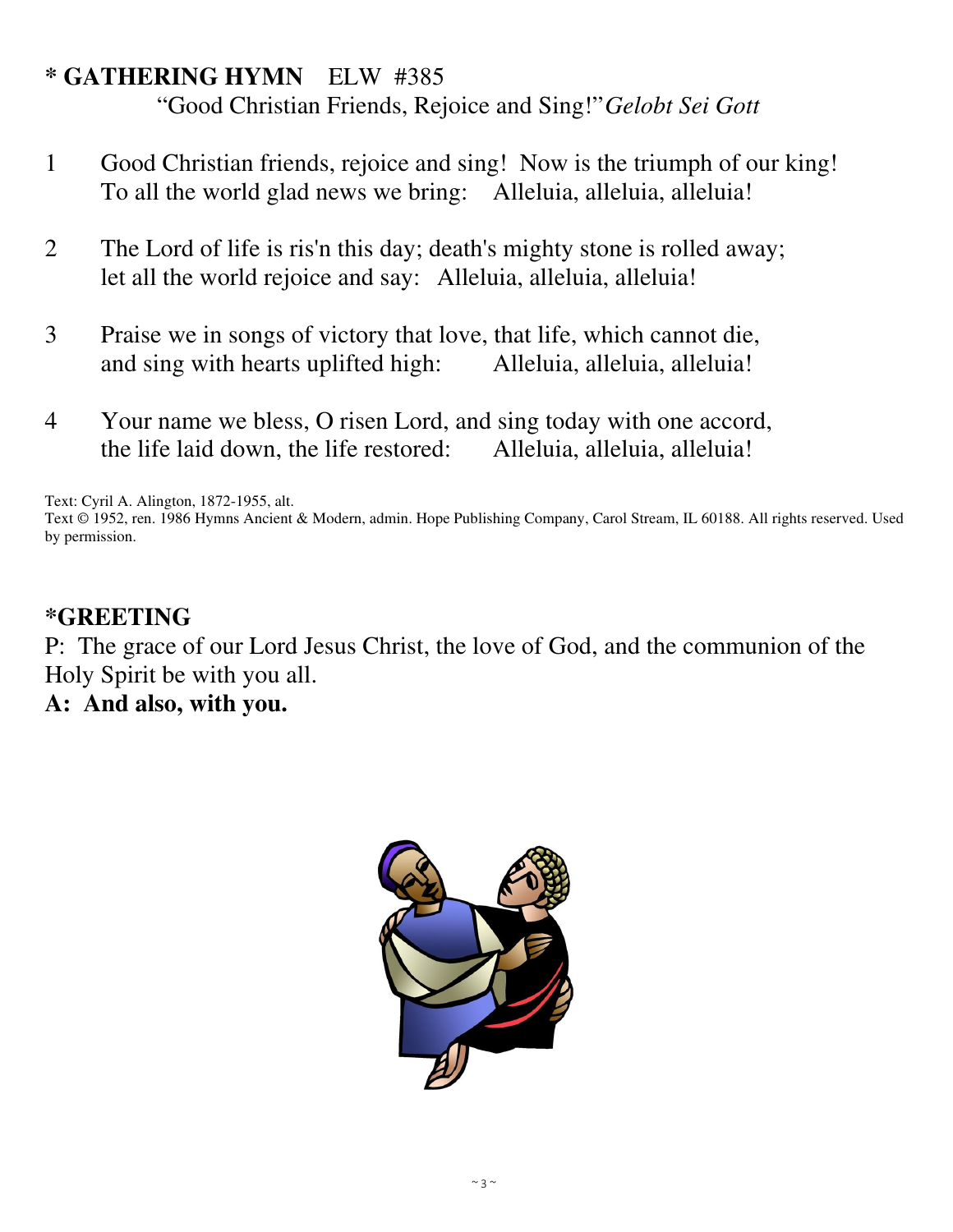| <b>*KYRIE</b> ELW pg. 138                                                     |
|-------------------------------------------------------------------------------|
|                                                                               |
| О                                                                             |
| peace, let us pray to the Lord.<br>Lord, have mer<br>In<br>cy.                |
|                                                                               |
| σ                                                                             |
| For the peace from above, and for our salvation, let us pray to the Lord.     |
|                                                                               |
|                                                                               |
| Lord,<br>have mer<br>cy.<br>٠                                                 |
|                                                                               |
| М                                                                             |
| For the peace of the whole world, for the well-being of the church of God,    |
|                                                                               |
| σ<br>$\sigma$                                                                 |
| and for the unity of all, let us pray to the<br>Lord.                         |
|                                                                               |
|                                                                               |
| Lord,<br>have mer - cy.                                                       |
|                                                                               |
| Ф                                                                             |
| For this holy house, and for all who offer here their worship and praise,     |
|                                                                               |
| O                                                                             |
| О<br>$\boldsymbol{\sigma}$                                                    |
| let us pray to the Lord.<br>Lord,<br>have mer<br>cy.<br>٠                     |
|                                                                               |
| $\overline{\mathbf{c}}$<br>σ                                                  |
| Help, save, comfort, and defend us, gra - cious Lord.<br>$\mathbf{A}$<br>men. |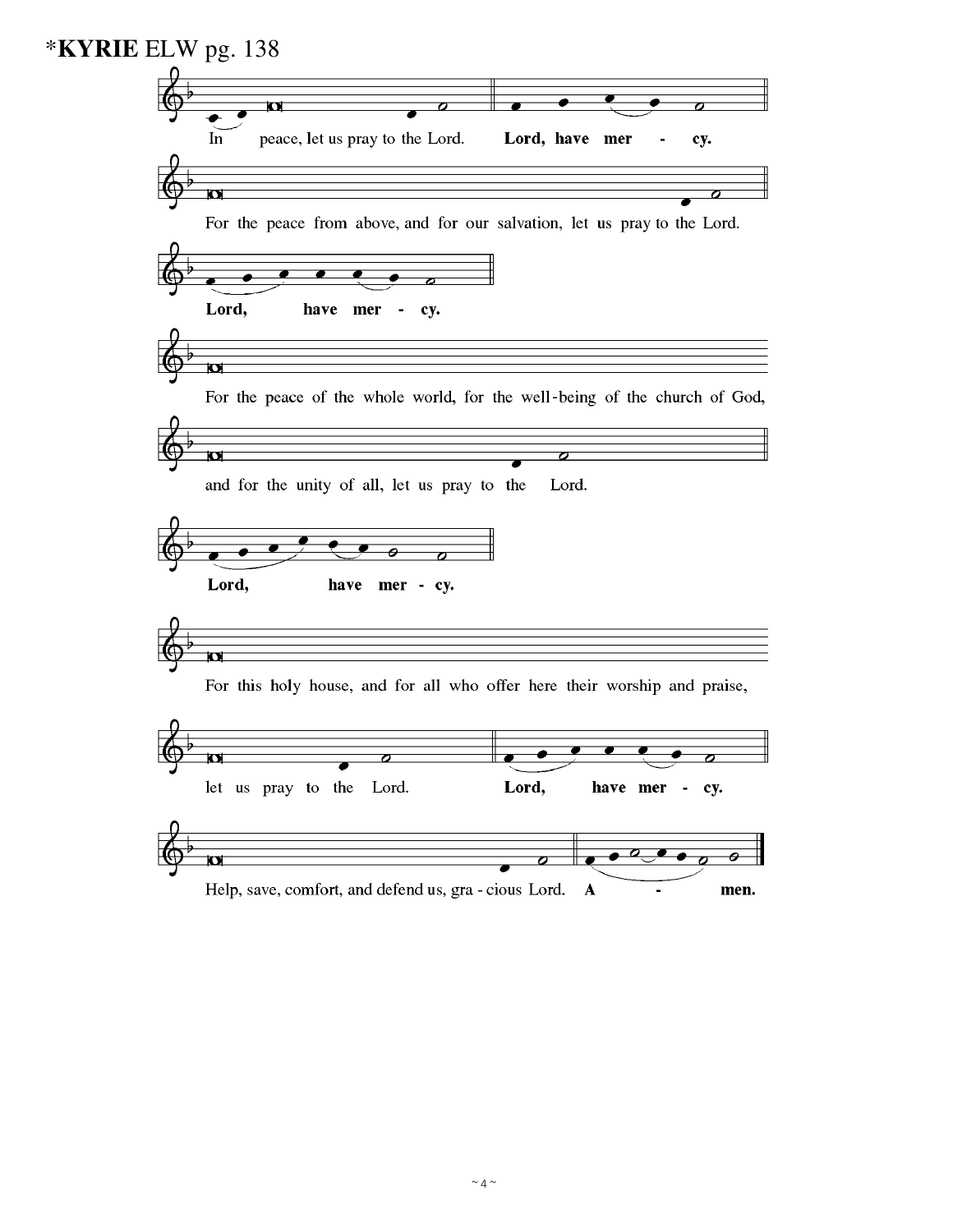**\*CANTICLE OF PRAISE** This is the Feast ELW pg. 140

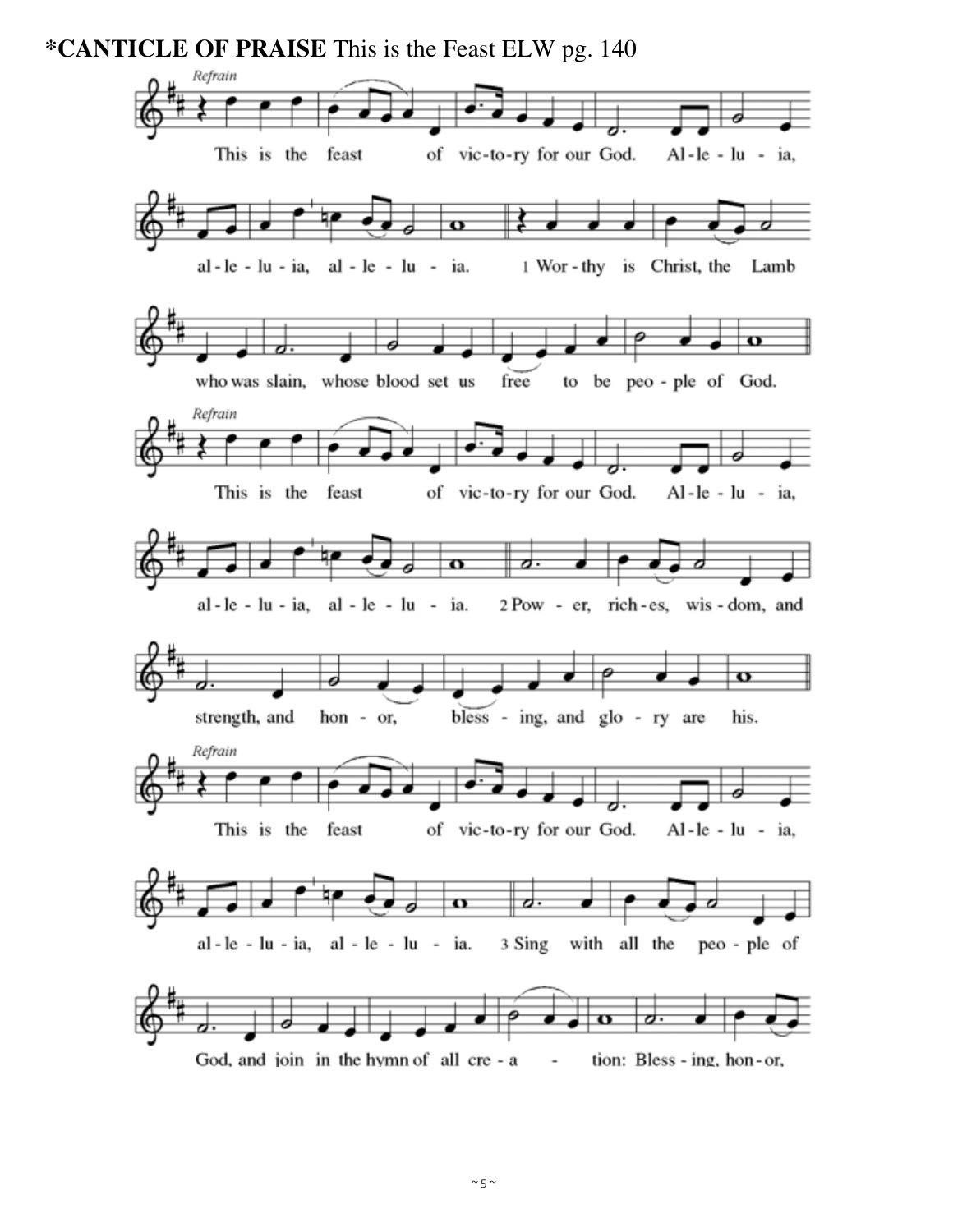

# **\*PRAYER OF THE DAY**

P: O Lord God, you teach us that without love, our actions gain nothing. Pour into our hearts your most excellent gift of love, that, made alive by your Spirit, we may know goodness and peace, through your Son, Jesus Christ, our Savior and Lord, who lives and reigns with you and the Holy Spirit, one God, now and forever. **A: Amen.** 

# **FIRST READING: Acts 11:1-18**

*In defense of his earlier baptism of non-Jewish believers, Peter demonstrates to the members of the Jerusalem church that God's intention to love Gentiles as well as Jews is revealed in Jesus' testimony. In this way the mission to the Gentiles is officially authorized.* 

<sup>1</sup>Now the apostles and the believers who were in Judea heard that the Gentiles had also accepted the word of God. 2So when Peter went up to Jerusalem, the circumcised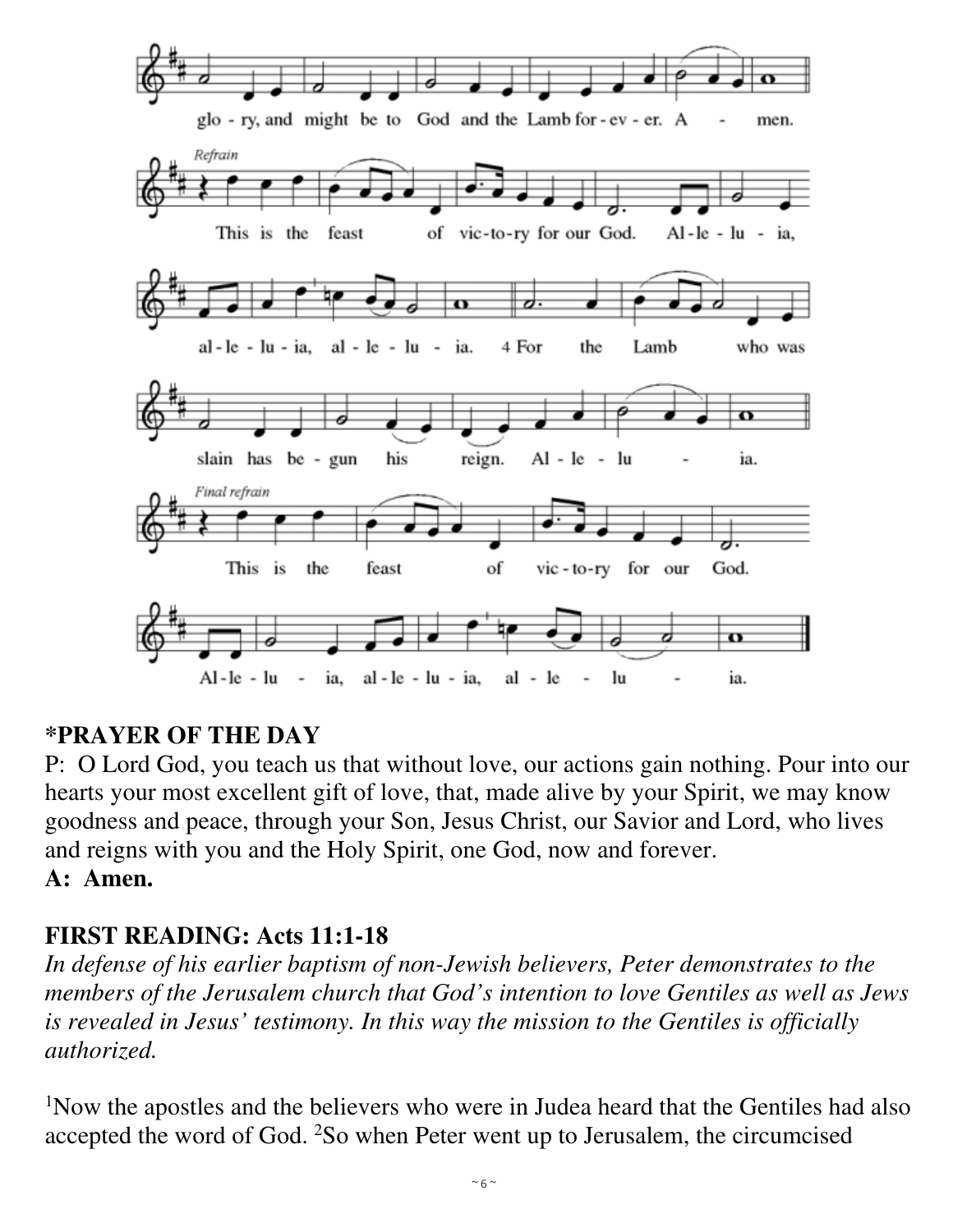believers criticized him, <sup>3</sup>saying, "Why did you go to uncircumcised men and eat with them?" <sup>4</sup>Then Peter began to explain it to them, step by step, saying, <sup>5"</sup>I was in the city of Joppa praying, and in a trance I saw a vision. There was something like a large sheet coming down from heaven, being lowered by its four corners; and it came close to me. <sup>6</sup>As I looked at it closely I saw four-footed animals, beasts of prey, reptiles, and birds of the air. <sup>7</sup>I also heard a voice saying to me, 'Get up, Peter; kill and eat.' <sup>8</sup>But I replied, 'By no means, Lord; for nothing profane or unclean has ever entered my mouth.' <sup>9</sup>But a second time the voice answered from heaven, 'What God has made clean, you must not call profane.' <sup>10</sup>This happened three times; then everything was pulled up again to heaven. <sup>11</sup>At that very moment three men, sent to me from Caesarea, arrived at the house where we were. <sup>12</sup>The Spirit told me to go with them and not to make a distinction between them and us. These six brothers also accompanied me, and we entered the man's house. <sup>13</sup>He told us how he had seen the angel standing in his house and saying, 'Send to Joppa and bring Simon, who is called Peter; <sup>14</sup>he will give you a message by which you and your entire household will be saved.' <sup>15</sup>And as I began to speak, the Holy Spirit fell upon them just as it had upon us at the beginning. <sup>16</sup>And I remembered the word of the Lord, how he had said, 'John baptized with water, but you will be baptized with the Holy Spirit.' <sup>17</sup>If then God gave them the same gift that he gave us when we believed in the Lord Jesus Christ, who was I that I could hinder God?" <sup>18</sup>When they heard this, they were silenced. And they praised God, saying, "Then God has given even to the Gentiles the repentance that leads to life."

L: The Word of the Lord.

**A: Thanks be to God.** 

# **PSALM: Psalm 148**

*The splendor of the LORD is over earth and heaven. (Ps. 148:13)* 

- W: <sup>1</sup>Hallelujah! Praise the LORD<sup>1</sup> from the heavens; praise God <sup>|</sup> in the heights.
- **A:** <sup>2</sup>**Praise the LORD, | all you angels; sing praise, all you <sup>|</sup> hosts of heaven.**
- W:  $3$ Praise the LORD,  $\frac{1}{2}$  sun and moon; sing praise, all you <sup>|</sup> shining stars.
- **A:** <sup>4</sup>**Praise the LORD, heav- <sup>|</sup> en of heavens, and you waters a- <sup>|</sup> bove the heavens.**
- W: <sup>5</sup>Let them praise the name <sup>1</sup> of the LORD, who commanded, and they <sup>1</sup> were created,
- **A:** <sup>6</sup>**who made them stand fast forev- <sup>|</sup> er and ever, giving them a law that shall not <sup>|</sup> pass away.**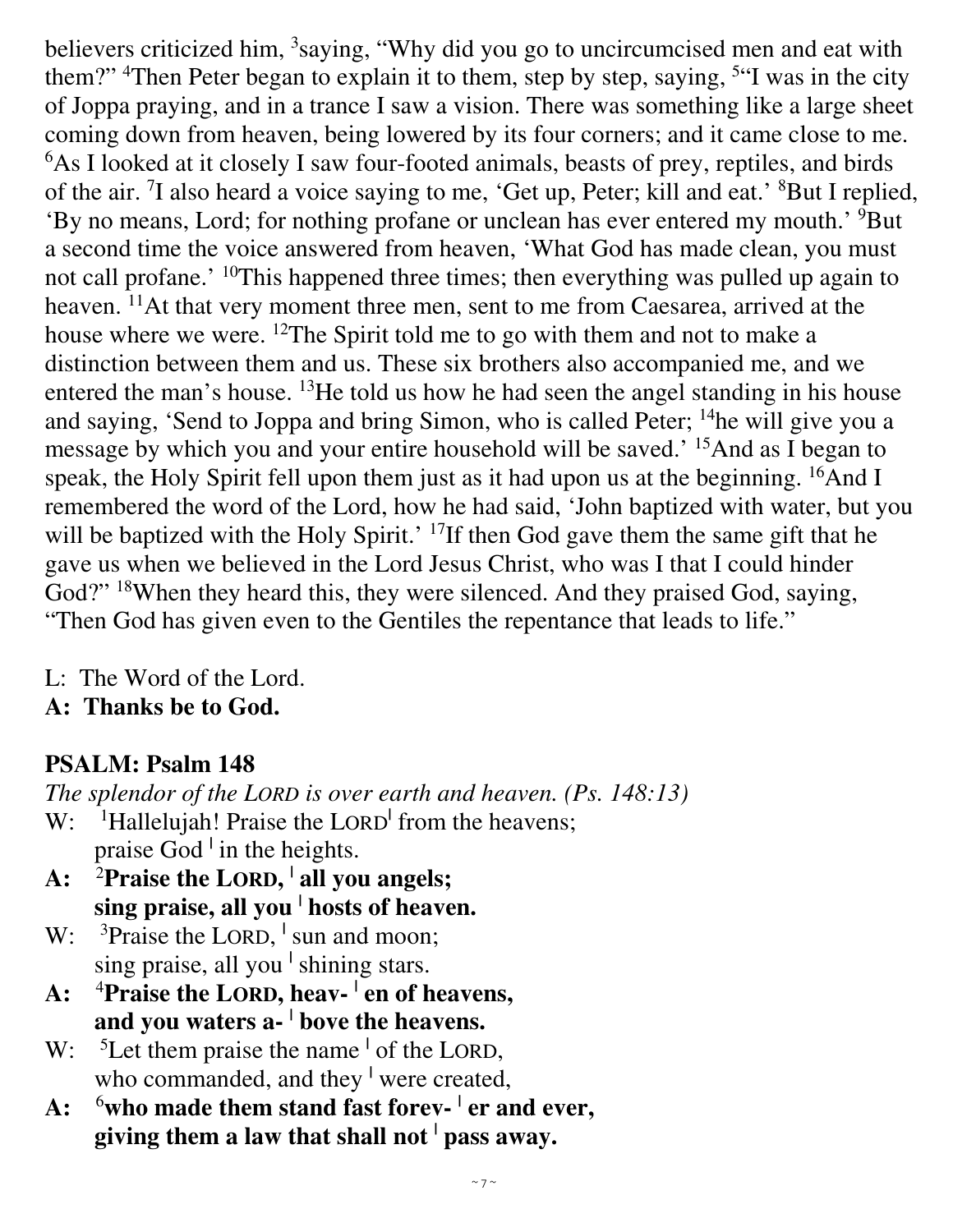- W: <sup>7</sup>Praise the LORD<sup>†</sup> from the earth, you sea monsters <sup>1</sup> and all deeps;
- **A:** <sup>8</sup> **fire and hail, <sup>|</sup> snow and fog, tempestuous wind, do- <sup>|</sup> ing God's will;**
- W: <sup>9</sup> mountains <sup>1</sup> and all hills, fruit trees <sup>1</sup> and all cedars;
- **A:** <sup>10</sup>**wild beasts <sup>|</sup> and all cattle, creeping things and <sup>|</sup> flying birds;**
- W:  $11$  sovereigns of the earth  $\frac{1}{2}$  and all peoples, princes and all rulers <sup>1</sup> of the world;
- **A:** <sup>12</sup>**young <sup>|</sup> men and maidens, old and <sup>|</sup> young together.**
- W:  $^{13}$ Let them praise the name  $^{1}$  of the LORD, whose name only is exalted, whose splendor is over <sup>1</sup> earth and heaven.
- **A:** <sup>14</sup>**The LORD has raised up strength for the people and praise for all <sup>|</sup> faithful servants, the children of Israel, a people who are near the LORD. | Hallelujah!**

# **SECOND READING: Revelation 21:1-6**

*John's vision shows us that in the resurrection the new age has dawned; God dwells with us already. Yet we wait for the time when the tears that cloud our vision will be wiped away. Then we will see the new heaven, new earth, and new Jerusalem.* 

<sup>1</sup>I saw a new heaven and a new earth; for the first heaven and the first earth had passed away, and the sea was no more. <sup>2</sup>And I saw the holy city, the new Jerusalem, coming down out of heaven from God, prepared as a bride adorned for her husband. <sup>3</sup>And I heard a loud voice from the throne saying,

"See, the home of God is among mortals.

He will dwell with them;

they will be his peoples,

and God himself will be with them;

<sup>4</sup>he will wipe every tear from their eyes.

Death will be no more;

mourning and crying and pain will be no more,

for the first things have passed away."

<sup>5</sup>And the one who was seated on the throne said, "See, I am making all things new." Also he said, "Write this, for these words are trustworthy and true." <sup>6</sup>Then he said to me, "It is done! I am the Alpha and the Omega, the beginning and the end. To the thirsty I will give water as a gift from the spring of the water of life."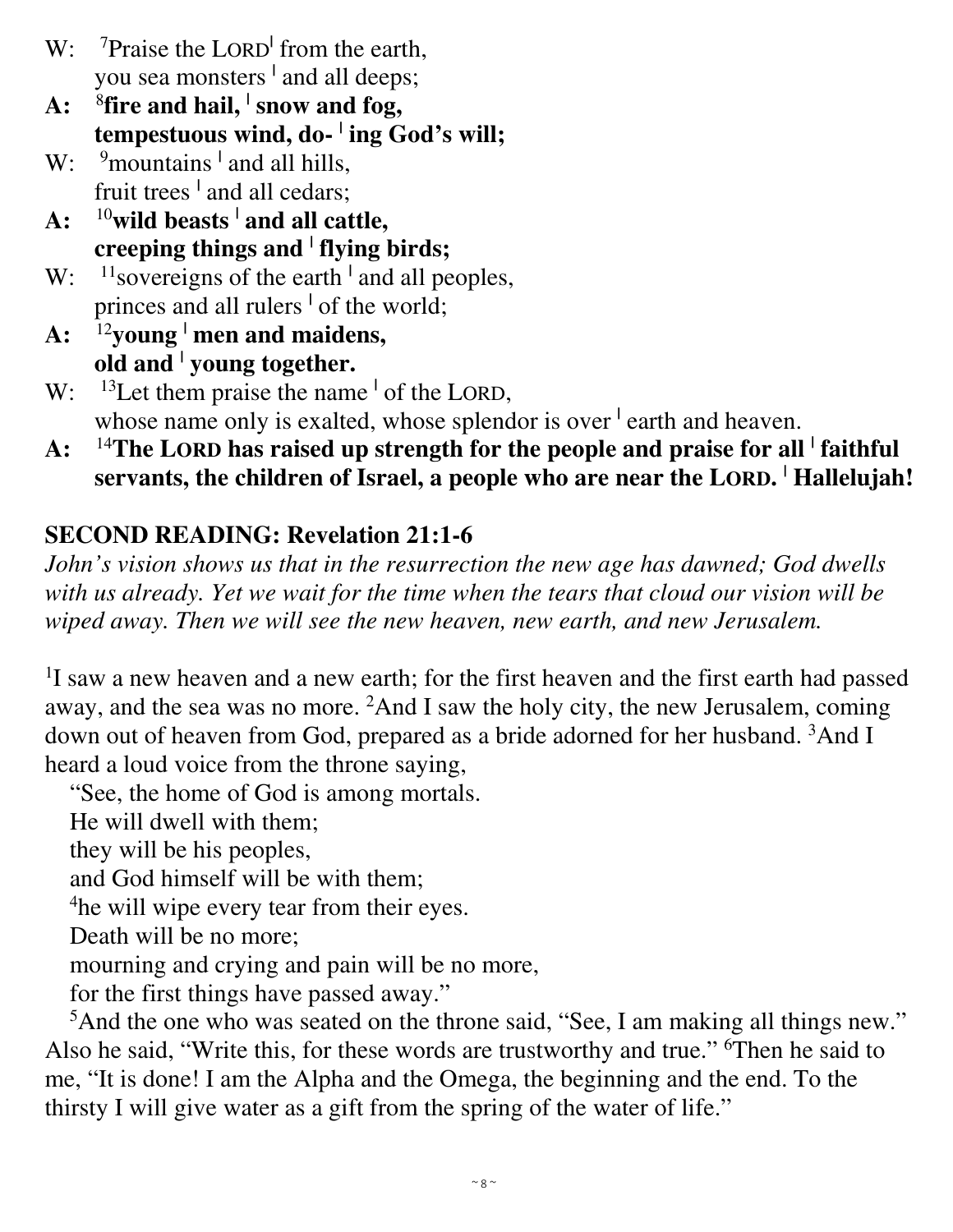- L: The Word of the Lord.
- **A: Thanks be to God.**

# **\*GOSPEL ACCLAMATION**

**A:** *Alleluia.* **Everyone will know that you are <sup>|</sup> my disciples\* if you have love for <sup>|</sup> one another.** *Alleluia. (John 13:35)* 

P: The Holy Gospel according to John, the thirteenth chapter.

**A: Glory to you, O Lord.** 

# **\*GOSPEL: John 13:31-35**

*After washing the disciples' feet, predicting his betrayal, and then revealing his betrayer, Jesus speaks of his glorification on the cross. This deep complicated love of Jesus, even to death on the cross, will be the distinctive mark of Jesus' community.* 

<sup>31</sup>When he had gone out, Jesus said, "Now the Son of Man has been glorified, and God has been glorified in him. <sup>32</sup>If God has been glorified in him, God will also glorify him in himself and will glorify him at once. <sup>33</sup>Little children, I am with you only a little longer. You will look for me; and as I said to the Jews so now I say to you, 'Where I am going, you cannot come.' <sup>34</sup>I give you a new commandment, that you love one another. Just as I have loved you, you also should love one another.  $35By$  this everyone will know that you are my disciples, if you have love for one another."

- P: The Gospel of the Lord.
- **A: Praise to you, O Christ.**

# **SERMON**

#### **\*HYMN OF THE DAY** ELW #373 "Christ the Lord Is Risen Today!" O*rientis Partifus*

- 1 "Christ the Lord is ris'n today!" All on earth with angels say; raise your joys and triumphs high; sing, O heav'ns; and earth, reply.
- 2 Love's redeeming work is done, fought the fight, the battle won; Lo! The sun's eclipse is o'er. Lo! He sets in blood no more.
- 3 Vain the stone, the watch, the seal; Christ has burst the gates of hell. Death in vain forbids his rise; Christ has opened paradise.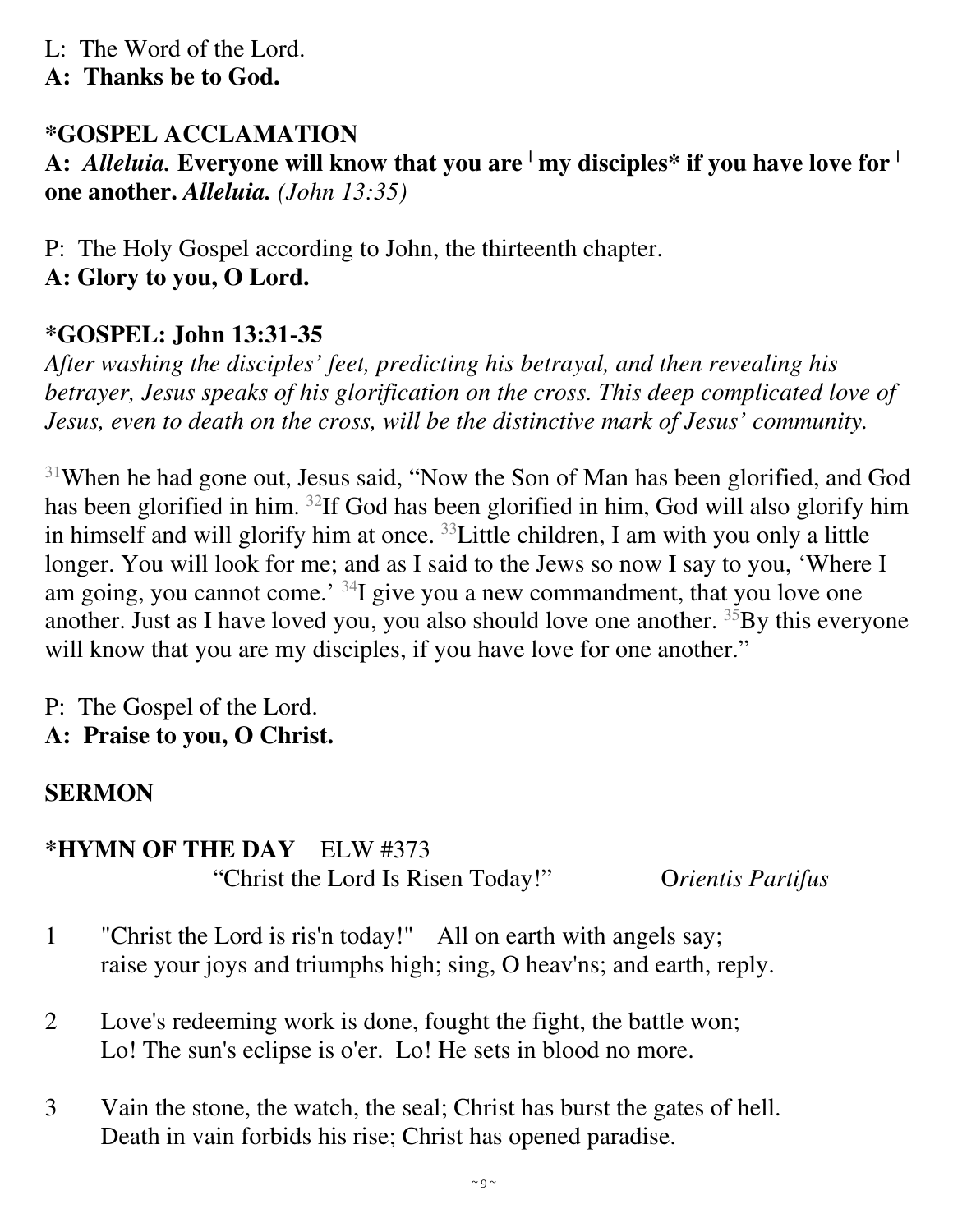- 4 Lives again our glorious king! Where, O death, is now your sting? Once he died our souls to save; where your victory, O grave?
- 5 Hail the Lord of earth and heav'n! Praise to thee by both be giv'n. Thee we greet triumphant now: hail, the resurrection, thou!
- 6 King of glory, soul of bliss, everlasting life is this: thee to know, thy pow'r to prove, thus to sing, and thus to love!

Text: Charles Wesley, 1707-1788, alt.

#### **\*THE NICENE CREED**

P: Let us now confess our faith with the words of the Nicene Creed.

**A: We believe in one God, the Father, the Almighty, maker of heaven and earth, of all that is, seen and unseen. We believe in one Lord, Jesus Christ, the only Son of God, eternally begotten of the Father, God from God, Light from Light, true God from true God, begotten, not made, of one Being with the Father; through him all things were made. For us and for our salvation he came down from heaven, was incarnate of the Holy Spirit and the virgin Mary and became truly human. For our sake he was crucified under Pontius Pilate; he suffered death and was buried. On the third day he rose again in accordance with the scriptures; he ascended into heaven and is seated at the right hand of the Father. He will come again in glory to judge the living and the dead, and his kingdom will have no end. We believe in the Holy Spirit, the Lord, the giver of life, who proceeds from the Father and the Son, \***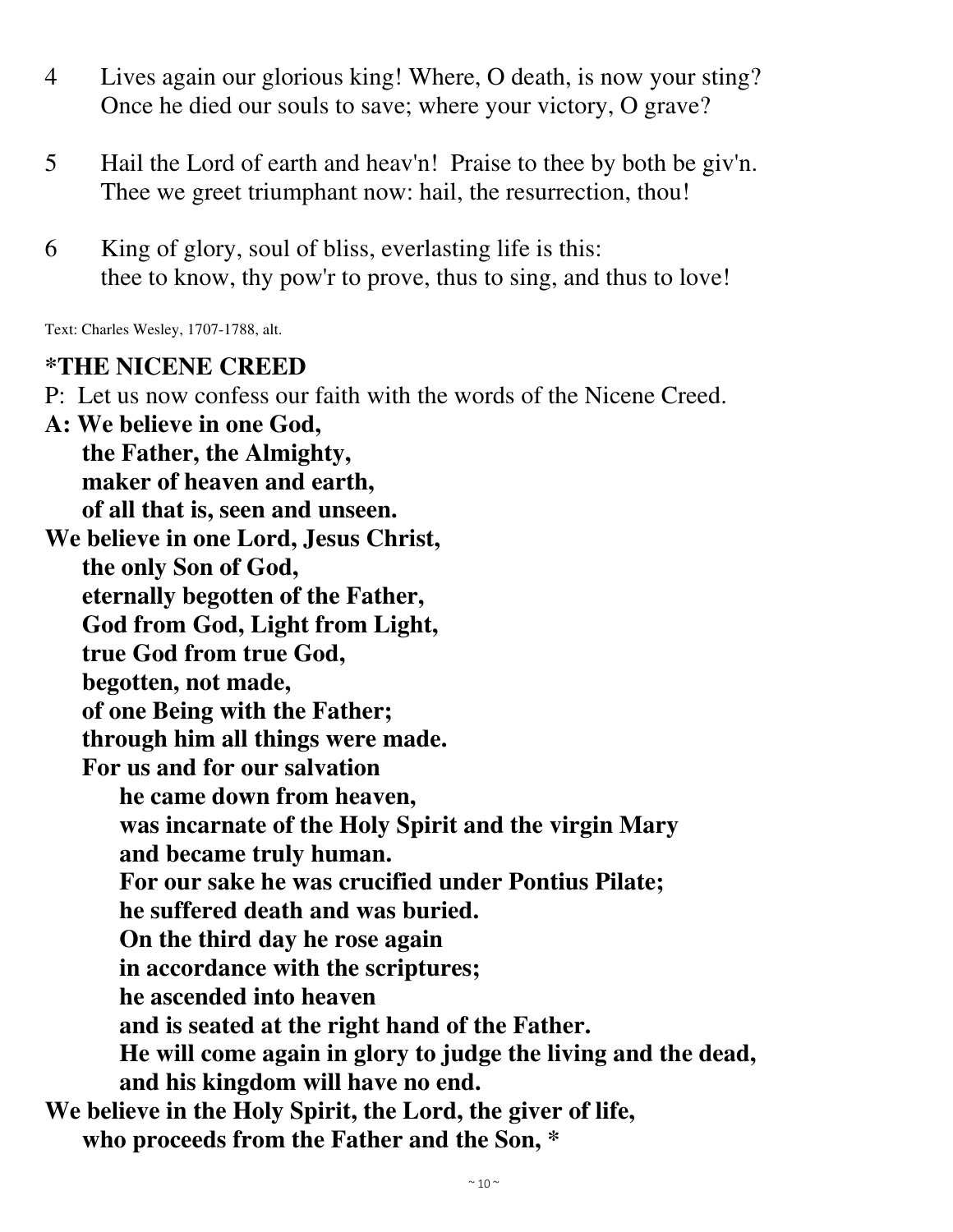**who with the Father and the Son is worshiped and glorified, who has spoken through the prophets. We believe in one holy catholic and apostolic church. We acknowledge one baptism for the forgiveness of sins. We look for the resurrection of the dead, and the life of the world to come. Amen.**

# **\*PRAYERS OF INTERCESSION**

W: Set free from captivity to sin and death, we pray to the God of resurrection for the church, people in need, and all of creation.

## *A brief silence.*

W: Loving God, lead us to follow your Spirit, rather than our own prejudices or desires, as the church cares for one another. Open us to perceive your gifts in those we least expect. God, in your mercy,

#### **A: hear our prayer.**

W: Inspire us to praise you through the beauty and majesty of the natural world around us. Urge us toward more deliberate care of the world you have made. God, in your mercy,

#### **A: hear our prayer.**

W: Humble the rulers of nations before your splendor. Direct them to the people who need their attention most, and turn them from the temptation to hoard wealth or power. God, in your mercy,

#### **A: hear our prayer.**

W: Hasten to dwell among those who are in pain or distress (*especially: Linda Halcousis, Raymond D. Smith, Marilyn Veselack, Braden Hoburg, Gail Cadwell*, *Pastor Frederick Zikeli, Rebecca Stand, for the people of Ukraine & Russia and all those who witness and experience violence, and all those we name in out hearts before you.)* As Christ enters our deepest suffering, remain with those experiencing despair and great need. God, in your mercy,

#### **A: hear our prayer.**

W: Place holy love at the center of all our relationships and communities. By your love heal us, convict us, and renew us. Bring an end to racism in our churches and communities. Let everyone know your goodness by the love we show one another. God, in your mercy,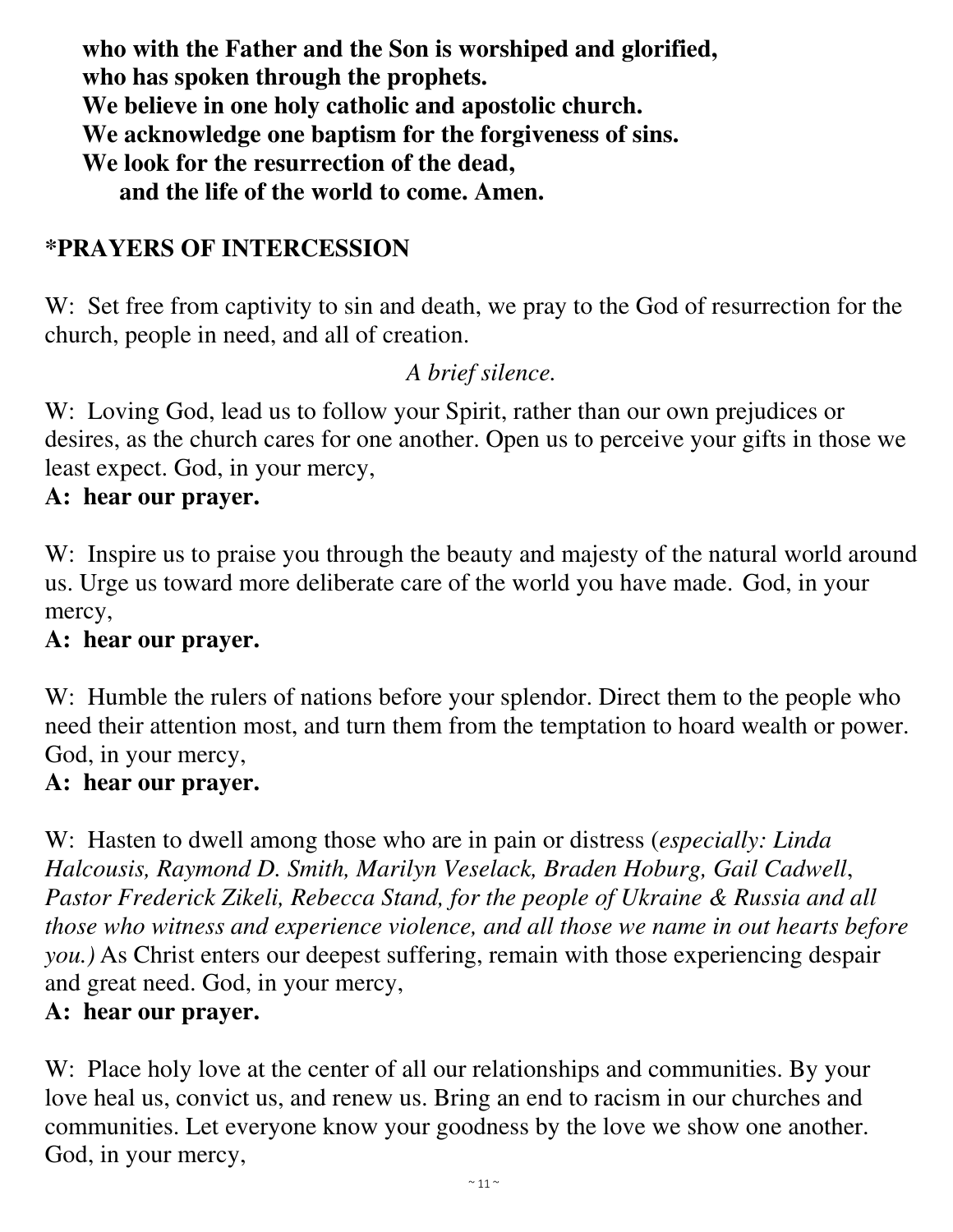# **A: hear our prayer.**

W: Give us a place in the diverse company of your beloved saints. Teach us the value of each person's identity, and bless us with a shared identity as your children, kindred of Christ. God, in your mercy,

## **A: hear our prayer.**

P: In your mercy, O God, respond to these prayers, and renew us by your life-giving Spirit; through Jesus Christ, our Savior.

# **A: Amen.**

## **\*PEACE**

- P: The peace of Christ be with you always.
- **A: And also, with you.**

**Choir Anthem:** *What Wondrous Love is This* [with Appalachian Dulcimer]

The choir anthem today uses the Appalachian Dulcimer as its accompaniment. The instrument is unique to Southern Folk Hymnody of which *What Wondrous Love* is just one example.



We do not pass around the offering plate during worship. The plate is on a table near *the organ to place your offering in before the service.*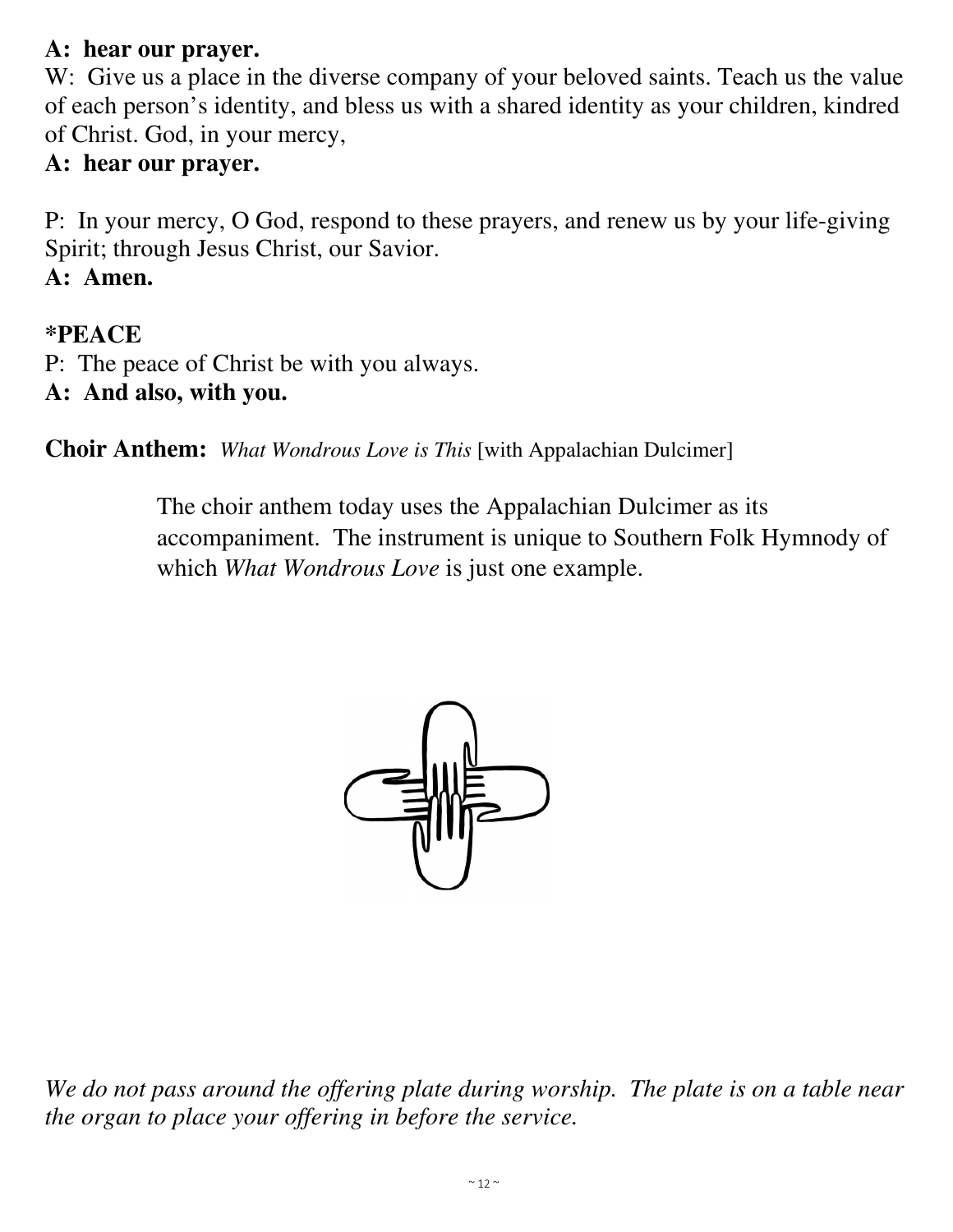# **\*OFFERTORY** ELW #182 "Let the Vineyards Be Fruitful" Let the Vineyards Be Fruitful **Offering Song** Let the vine - yards be fruit-ful, Lord, and fill to the brim our cup of Gath - er a har-vest from the seeds that were sown, that we may be bless-ing. fed with the bread of life. Gath - er the hopes and the dreams of all:  $u$ nite them with the prayers of - fer now. Grace our ta-ble with your we pres-ence, and give **us** a fore-taste of the feast to come.

Text: John W. Arthur, 1922-1980<br>Music: Richard W. Hillert, b. 1923 Text and music © 1978 Lutheran Book of Worship, admin. Augsburg Fortress.

Duplication in any form prohibited without permission or valid license from copyright administrator.

#### **\*OFFERTORY PRAYER**

#### W: Living God,

**A: You gather the wolf and the lamb to feed together in your peaceable reign, and you welcome us all at your table. Reach out to us through this meal, and show us your wounded and risen body, that we may be nourished and believe in Jesus Christ, our Savior and Lord. Amen.**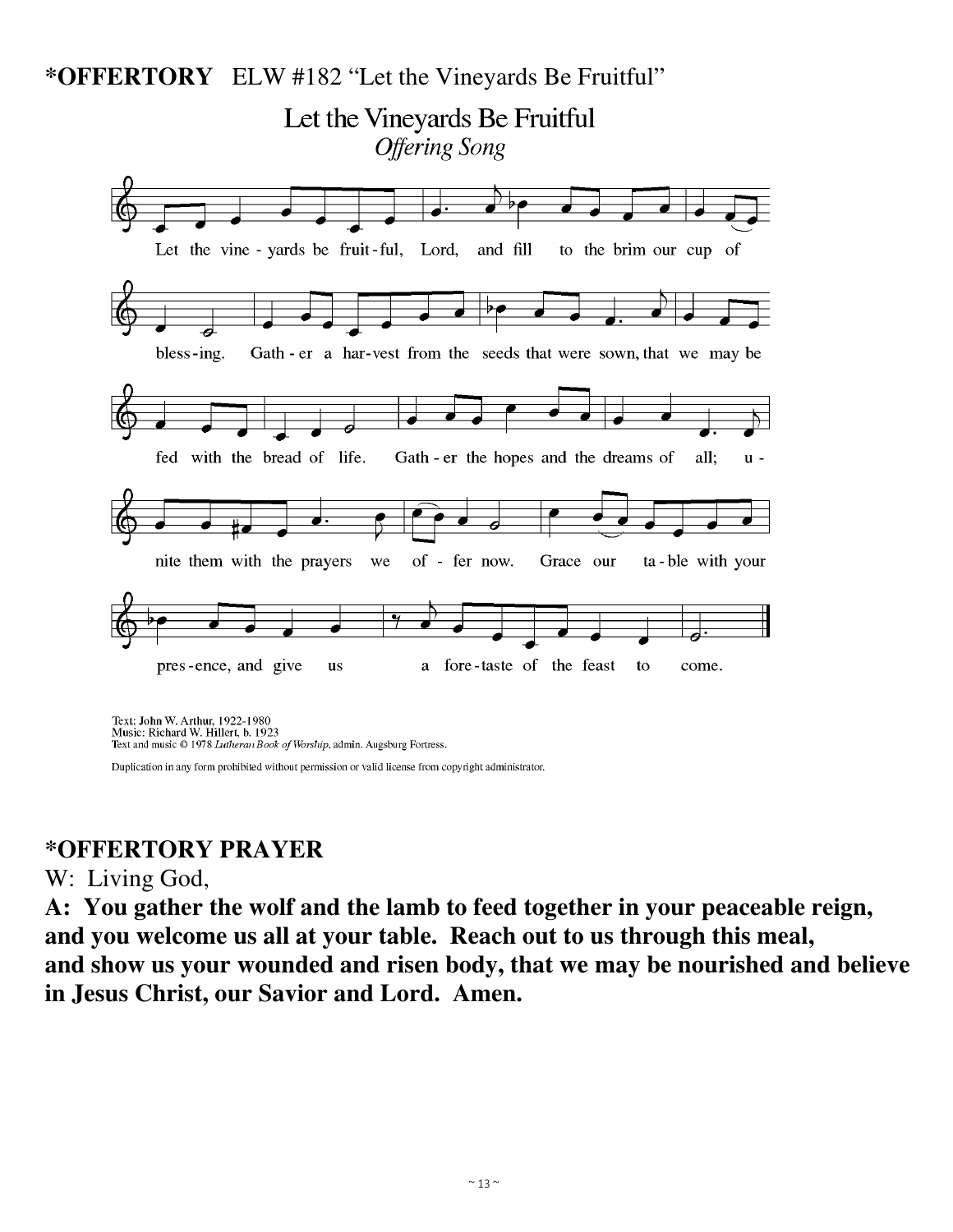

## **\*THE PREFACE**

P: It is indeed right, our duty and our joy, that we should at all times and in all places give thanks and praise to you, almighty and merciful God, for the glorious resurrection of our Savior Jesus Christ, the true Paschal Lamb who gave himself to take away our sin, who in dying has destroyed death, and in rising has brought us to eternal life. And so, with Mary Magdalene and Peter and all the witnesses of the resurrection, with earth and sea and all their creatures, and with angels and archangels, cherubim and seraphim, we praise your name and join their unending hymn:

# **\*HOLY, HOLY, HOLY ELW Page 144**

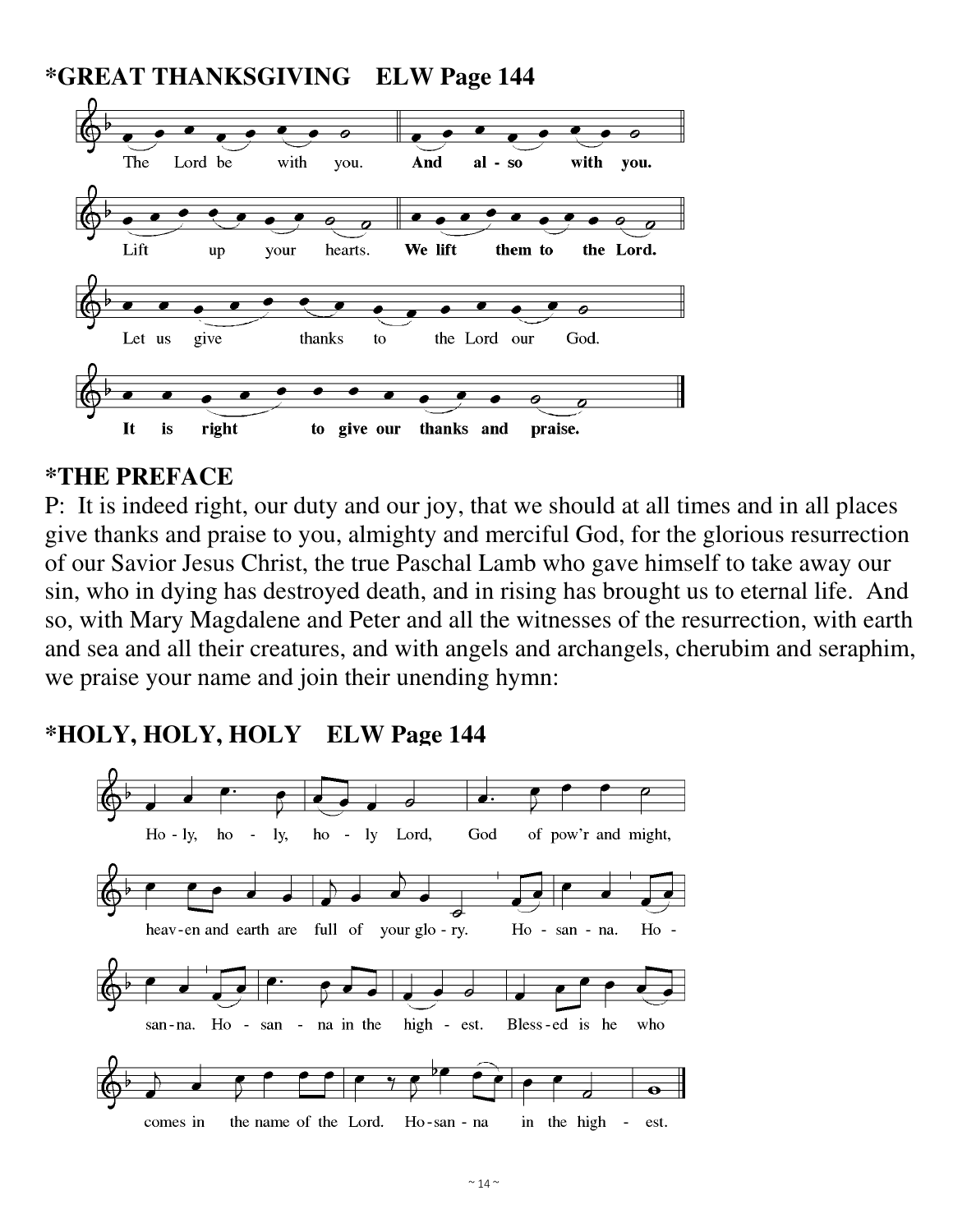# **\*PRAYER OF THANKSGIVING**

P: Blessed are you, O God of the universe. Your mercy is everlasting and your faithfulness endures from age to age.

Praise to you for creating the heavens and the earth. Praise to you for saving the earth from the waters of the flood. Praise to you for bringing the Israelites safely through the sea. Praise to you for leading your people through the wilderness to the land of milk and honey. Praise to you for the words and deeds of Jesus, your anointed one. Praise to you for the death and resurrection of Christ. Praise to you for your Spirit poured out on all nations.

In the night in which he was betrayed, our Lord Jesus took bread, and gave thanks; broke it, and gave it to his disciples, saying: Take and eat; this is my body, given for you. Do this for the remembrance of me.

Again, after supper, he took the cup, gave thanks, and gave it for all to drink, saying: This cup is the new covenant in my blood, shed for you and for all people for the forgiveness of sin. Do this for the remembrance of me.

With this bread and cup, we remember our Lord's Passover from death to life as we proclaim the mystery of faith:

**A: Christ has died. Christ is risen. Christ will come again.**

P: O God of resurrection and new life: Pour out your Holy Spirit on us and on these gifts of bread and wine. Bless this feast. Grace our table with your presence. **A: Come, Holy Spirit.**

P: Reveal yourself to us in the breaking of the bread. Raise us up as the body of Christ for the world. Breathe new life into us. Send us forth, burning with justice, peace, and love.

# **A: Come, Holy Spirit.**

P: With your holy ones of all times and places, with the earth and all its creatures, with sun and moon and stars, we praise you, O God, blessed and holy Trinity, now and forever.

# **A: Amen.**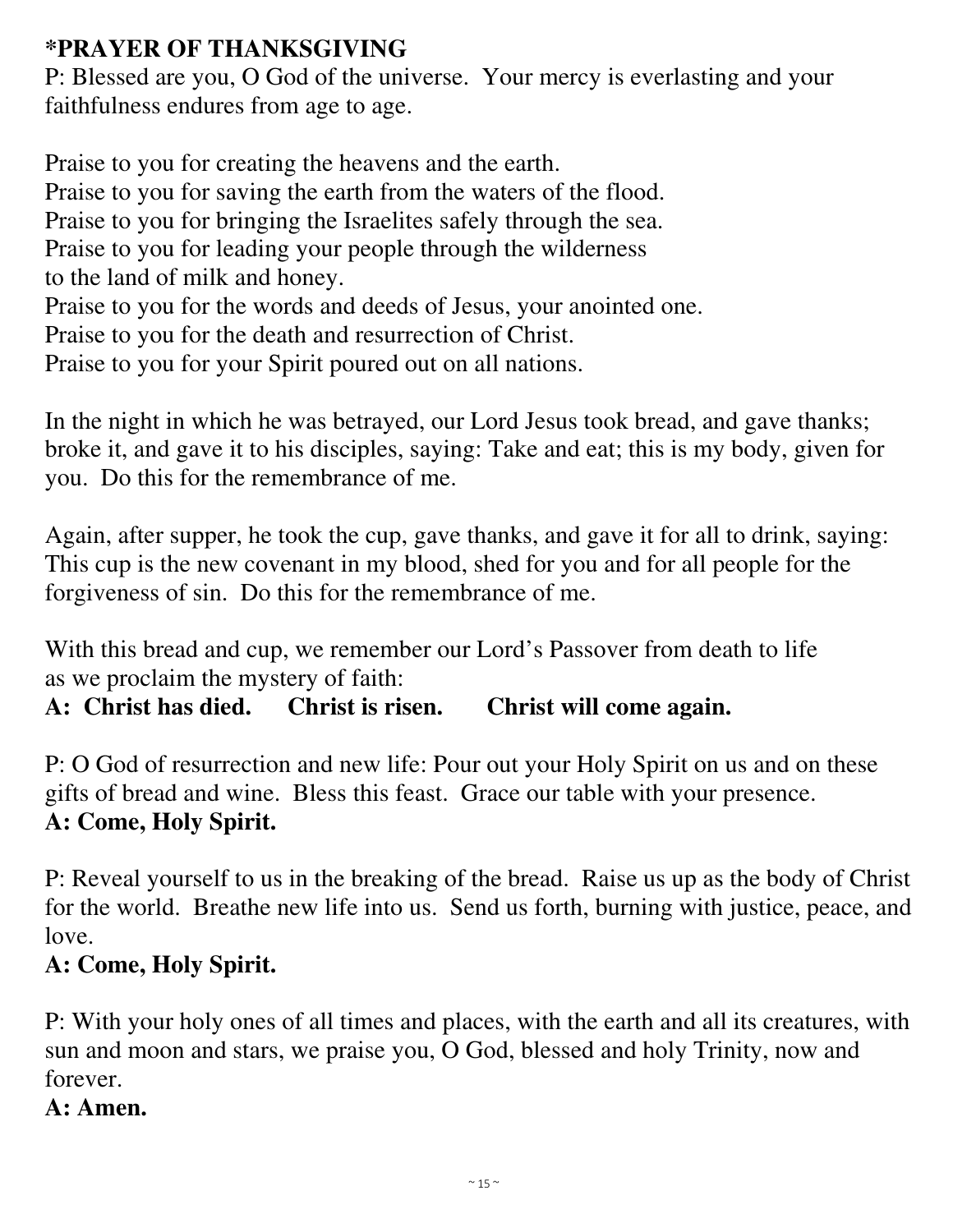# **\*THE LORD'S PRAYER**

P: Lord, remember us in your kingdom and teach us to pray.

# **A: Our Father,**

**who art in heaven, hallowed be thy name, thy kingdom come, thy will be done, on earth as it is in heaven. Give us this day our daily bread; and forgive us our trespasses, as we forgive those who trespass against us; and lead us not into temptation, but deliver us from evil. For thine is the kingdom, and the power, and the glory, forever and ever. Amen.** 

**\*THE PRESENTATION:** The risen Christ dwells with us here. The gifts of God, for the people of God. Come for all is now ready.

# **LAMB OF GOD ELW Page 146**



# **COMMUNION**

*(Please inform Pastor at the Communion rail if you would like to receive a gluten-free wafer for Holy Communion. If you wish to commune in your seat, please inform the Usher when your row is dismissed.)*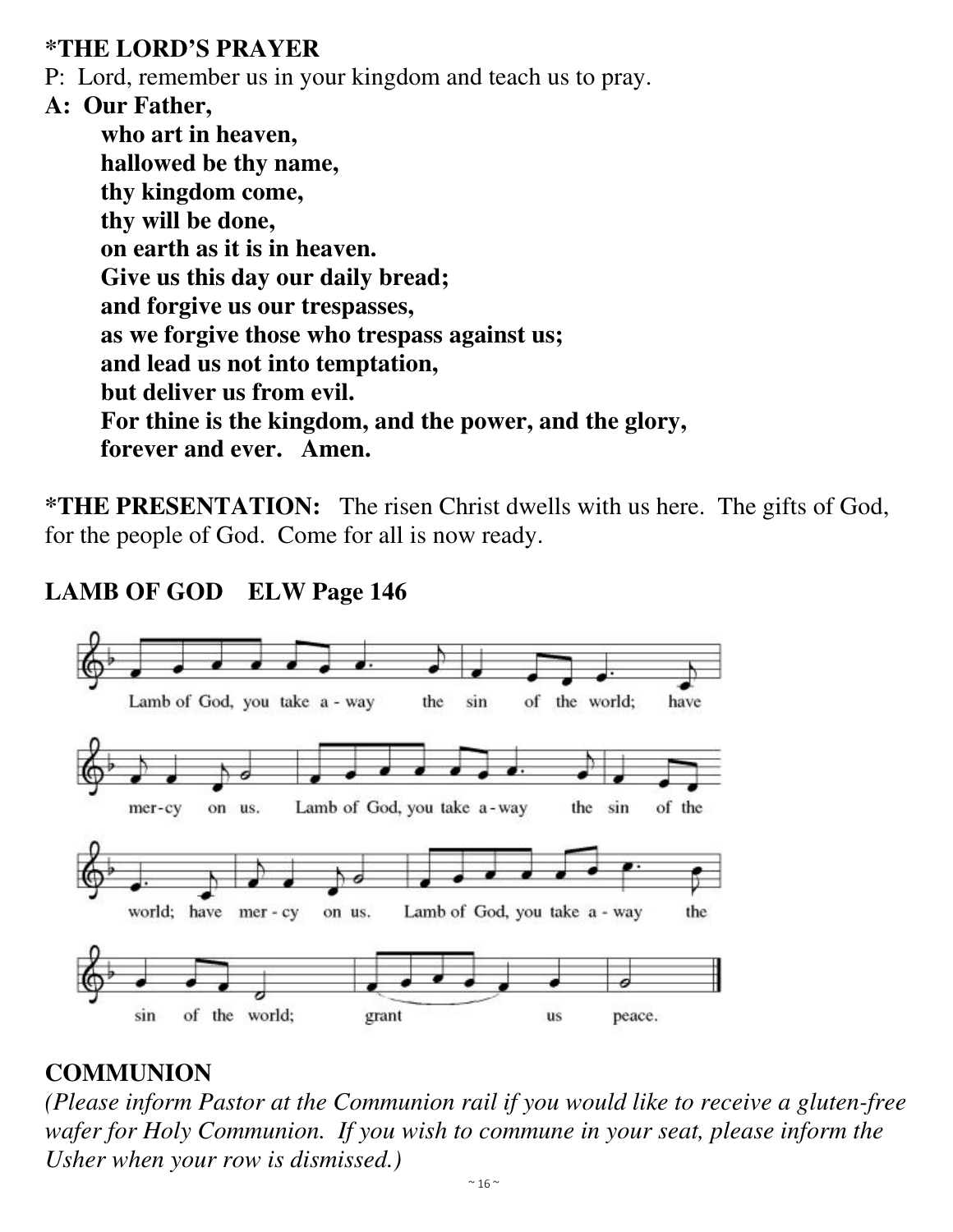# **TABLE HYMN:** ELW #363

"Come, You Faithful, Raise the Strain" *Gaudeamus Pariter* 

- 1 Come, you faithful, raise the strain of triumphant gladness! God has brought forth Israel into joy from sadness, loosed from Pharaoh's bitter yoke Jacob's sons and daughters; led them with unmoistened foot through the Red Sea waters.
- 2 'Tis the spring of souls today: Christ has burst his prison, and from three days' sleep in death as a sun has risen. All the winter of our sins, long and dark, is flying from the Light to whom we give laud and praise undying.
- 3 Now the queen of seasons, bright with the day of splendor, with the royal feast of feasts comes its joy to render; comes to glad Jerusalem, who with true affection welcomes in unwearied strain Jesus' resurrection!
- 4 Neither could the gates of death, nor the tomb's dark portal, nor the watchers, nor the seal hold you as a mortal: but today, among your own, you appear, bestowing your deep peace, which evermore passes human knowing.
- 5 Alleluia! now we cry to our Lord immortal, who triumphant burst the bars of the tomb's dark portal; Alleluia! with the Son God the Father praising; Alleluia! yet again to the Spirit raising.

Text: John of Damascus, c. 696-c. 754; tr. John Mason Neale, 1818-1866, alt.

# **\* TABLE BLESSING**

P: The body and blood of our Lord Jesus Christ strengthen you and keep you in his grace.

# **A: Amen**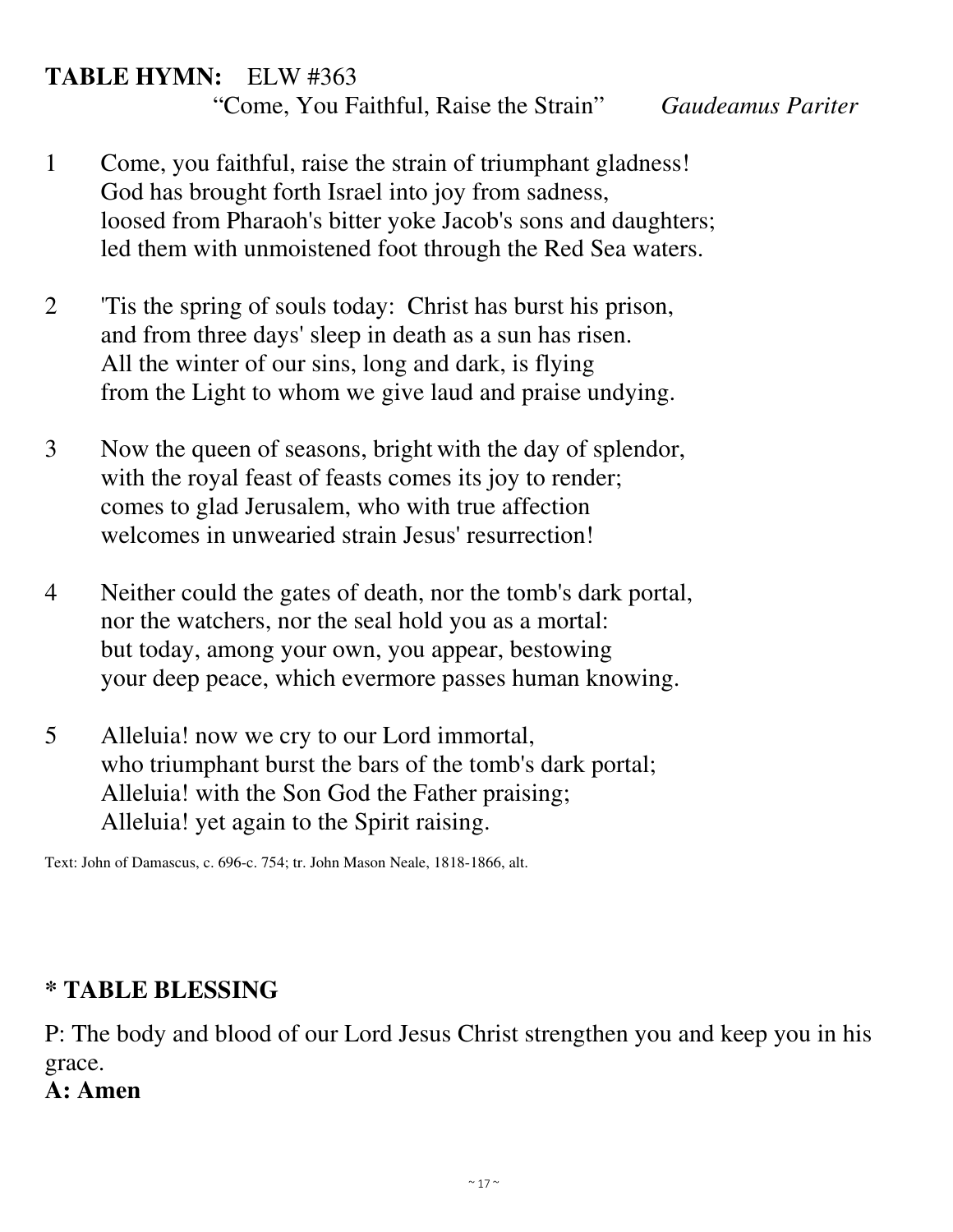# **\*POST COMMUNION CANTICLE:** ELW #379 1st Stanza Only Now the Green Blade Rises



Text: John MacLeod Campbell Crum, 1872-1958 Music: NOËL NOUVELET, French carol Text from Oxford Book of Carols, © Oxford University Press 1928. All rights reserved.

Duplication in any form prohibited without permission or valid license from copyright administrator.

# **\*POST COMMUNION PRAYER**

W: We give you thanks, generous God, for in this bread and cup we have tasted the new heaven and earth where hunger and thirst are no more. Send us from this table as witnesses to the resurrection, that through our lives, all may know life in Jesus' name. **A: Amen.** 

#### **\*THE BLESSING**

P: The Lord bless you and keep you. The Lord's face shine on you with grace and mercy. The Lord look upon you with favor and  $\pm$  give you peace.

#### **A: Amen.**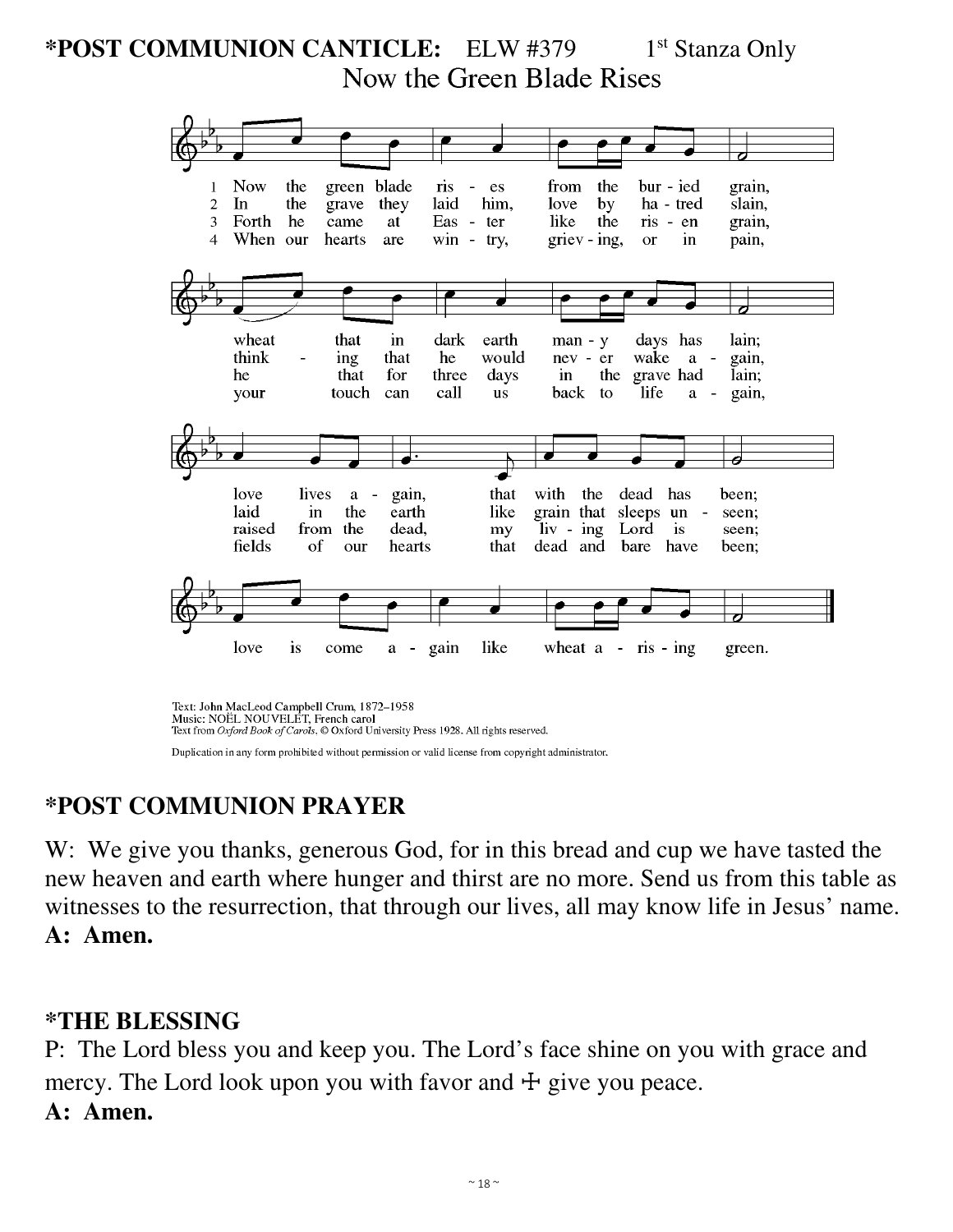# **\*SENDING HYMN** ELW #378

"Awake, My Heart, with Gladness" *Auf, Auf, Mein Herz* 

- 1 Awake, my heart, with gladness, see what today is done; now, after gloom and sadness, comes forth the glorious sun. My Savior there was laid where our bed must be made when, as on wings in flight, we soar to realms of light.
- 2 Now hell, its prince, the devil, of all their pow'r are shorn; now I am safe from evil, and sin I laugh to scorn. For Christ again is free; in glorious victory he who is strong to save has triumphed o'er the grave.
- 3 This is a sight that gladdens what peace it does impart! Now nothing ever saddens the joy within my heart. No gloom shall ever shake, no foe shall ever take, the hope which God's own Son in love for me has won.
- 4 Now I will cling forever, to Christ, my Savior true; my Lord will leave me never, whate'er he passes through. He rends death's iron chain; he breaks through sin and pain; he shatters hell's grim thrall; I follow him through all.
- 5 Christ brings me to the portal that leads to bliss untold, whereon this rhyme immortal is found in script of gold: "Who there my cross has shared finds here a crown prepared; who there with me has died shall here be glorified."

Text: Paul Gerhardt, 1607-1676; tr. John Kelly, 1833-1890, alt.

# **\*DISMISSAL**

W: Alleluia! Christ is risen. **A: Christ is risen indeed. Alleluia!** W: Go in peace. Tell what God has done. **A: Thanks be to God.**

# **POSTLUDE** *Prelude and Fugue in C Major* [BWV 553]  *-* Johann Sebastian Bach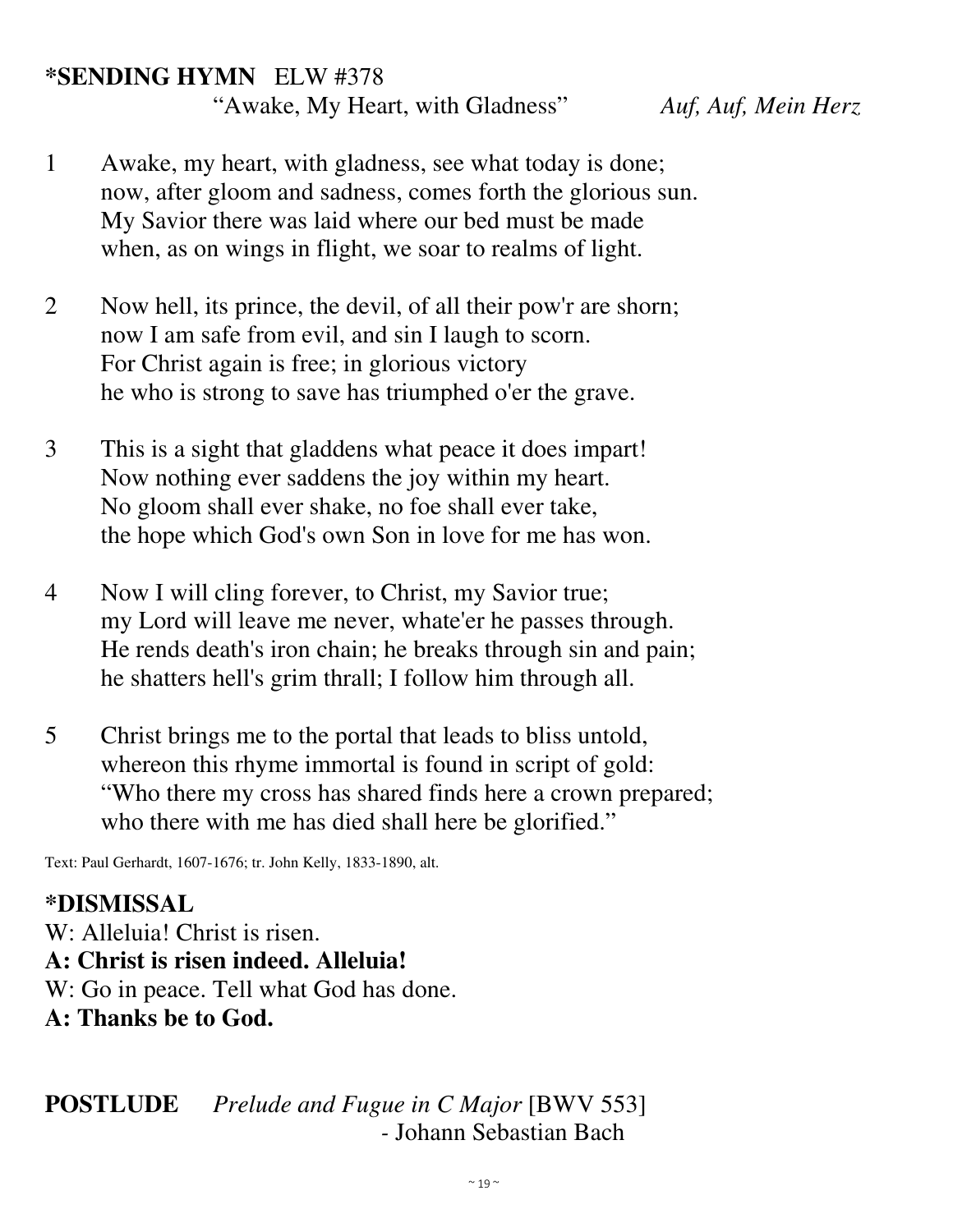*Feel free to remain seated for the playing of the postlude. We are all so excited to talk to each other, so at the postlude's conclusion just move to the Narthex for conversation.* 

**Congratulations** to Mae Davis on the birth of her granddaughter, Olivia Jane!

**Southwest Pennsylvania Synod Assembly** will be held online via Zoom on Thursday June 16, 6-9:30pm and Saturday June 18, 9am-530pm. There will be choices for in person worship services and zoom on Friday June 17 at 7pm. If you are interested in being a voting member or have questions about doing so, please talk to Pastor Jen. Registration deadline is May 18.

**June 11:** The Social Ministry Committee will be hosting a grocery collection at Kuhns Family Market on Ferguson Road, to be donated to the North Hills Community Outreach's food pantry. Volunteers will be need to help with the collection. Please see Jim Kiefer if you can volunteer and hour or so that day.

**Need to contact the church secretary**? If you need to reach the church secretary or send us newsletter or bulletin information, please use the church's email address: info@nativitylutheranchurch15101.org **.** Of course you can always call and leave a message on the church answering machine at (412) 487-1071.

**Worship Volunteers** We welcome anyone who would like to volunteer to assist in our worship services. Usher, Greeter, Lector, Crucifer and Videographer are all needed. Go to the Nativity Website: https://nativitylutheranchurch15101.org and then select SIGN UP



#### **Ukraine Crisis Response**

For those wondering on how you can help with humanitarian efforts in Ukraine, here are two Lutheran organizations sending aid:

**Lutheran World Relief** - You may find more information on how to donate here: lwr.org/match or talk to Pastor Jen

**Lutheran Disaster Response** - Learn more about giving to LDR how to donate by going to elca.org or talk to Pastor Jen.

As with other ELCA appeals like World Hunger, you may also contribute to the crisis by simply marking your envelope "Ukraine Crisis" and your donations will be directed to the LDR through the SWPA Synod.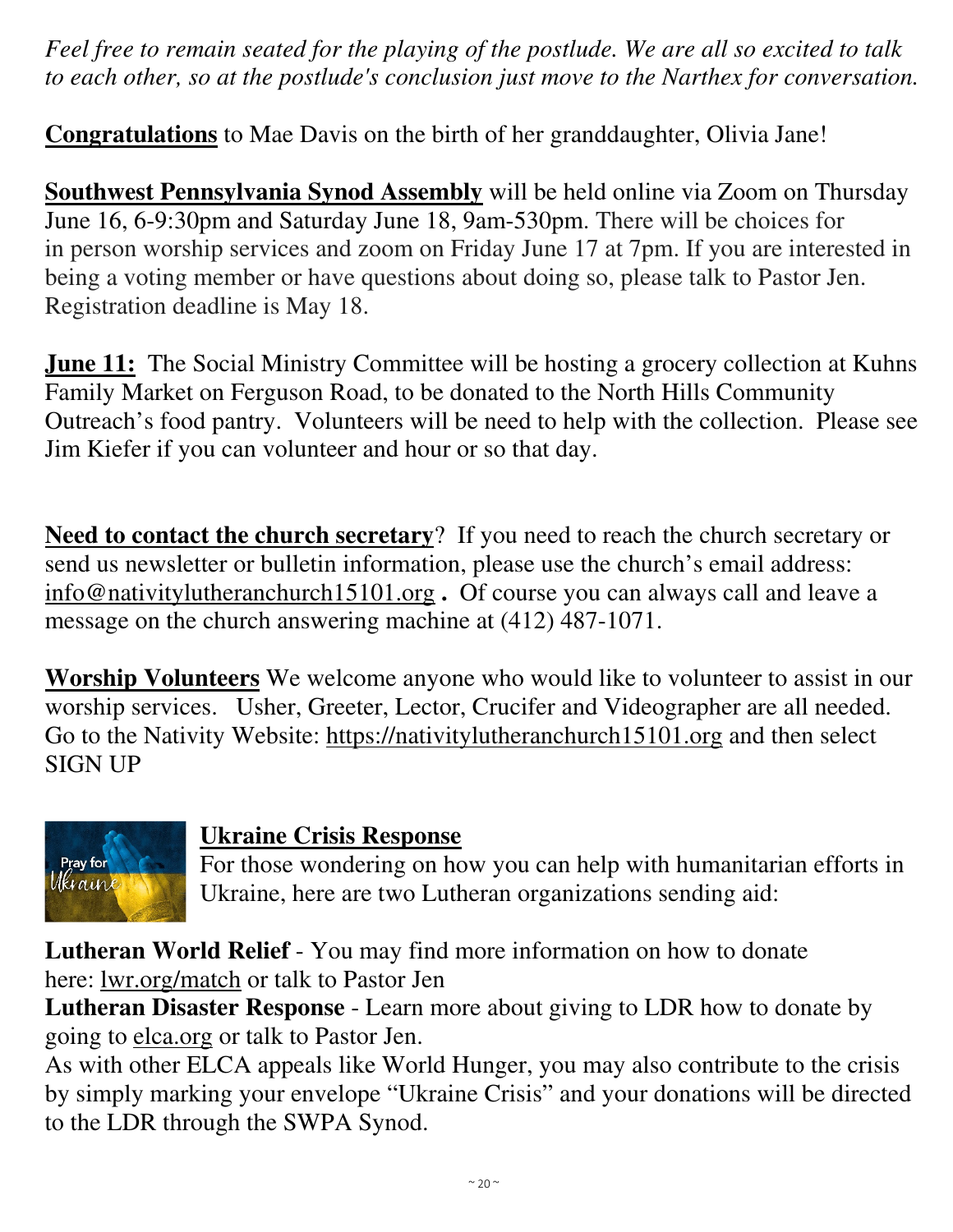

# **NHCO Spring Cleaning Collection**

The next Sharing Project is the Spring Cleaning collection. These products are also not eligible for purchase with SNAP [food stamp] benefits. The requested items include:

- Laundry Detergent 100oz. or less
- Anti Bacterial Wipes
- All-Purpose Cleaner
- Dish Detergent
- Pack of Sponges
- Paper Towels
- Toilet Bowl Cleaner
- Canvas Shopping Bags

This project will continue through June 5.

**Updated mask policy:** Masks are optional while in the building with others. If you have symptoms, or have had exposure to someone with Covid 19, we ask that you wear a mask. Please continue to monitor any symptoms you may have, and stay home if you're feeling unwell.



**Flowers:** Due to the generosity of Z Florist, the cost of altar flowers will return to \$27/vase. Thank you to those who provide flowers for everyone to enjoy.

The Rev. Jennifer Soltis, Pastor The Rev. Cyril Hurnyak, Kantor

| <b>Worship Assistant:</b> | Cheryl Kilbert             |
|---------------------------|----------------------------|
| Lector:                   | Linda Ryan                 |
| Usher:                    | <b>Carol Banks</b>         |
| Greeter:                  | Ed Banks                   |
| Acolyte:                  | Quentin Romero-Lauro       |
| Videographer:             | Heather & ILO              |
| <b>Altar Guild:</b>       | Carol Huffman & Linda Ryan |
| <b>Offering Tellers:</b>  | Jim Kiefer & Bonnie Varley |

~~\*\*~~\*\*\*~~\*\*~~